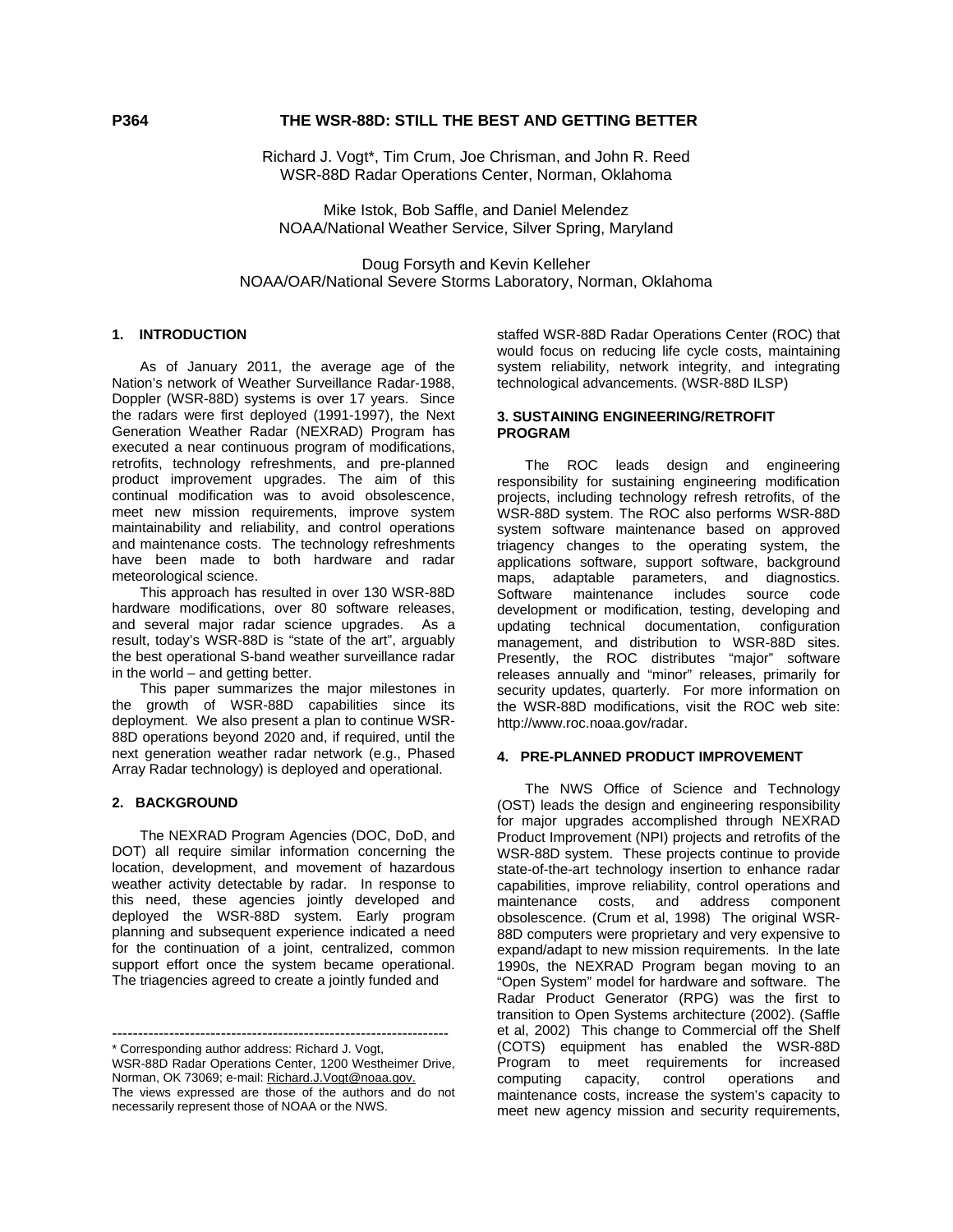and enable faster transition of new radar science from research to operations. The Radar Data Acquisition (RDA) computers, receiver, and signal processor were replaced by COTS equipment in 2006. A technology refreshment of the RPG was subsequently completed in 2008, and information technology (IT) and communications equipment have been upgraded along the way. The only main WSR-88D components that have not changed are the transmitter, facilities, uninterruptible power supply, tower, radome, and pedestal.

## **5. NEW RADAR SCIENCE**

 The initial WSR-88D baseline system had a suite of meteorological algorithms to aid forecasters with forecast and warning operations. (Klazura and Imy, 1993; Crum and Alberty, 1993) However, the NEXRAD agencies have required progressively more accurate algorithms with expanded capability to meet operational requirements. Via the NPI Program, a series of radar science breakthroughs were integrated into the WSR-88D resulting in new products and algorithms listed on the poster (Fig. 1). These new algorithms and products have kept the WSR-88D on the leading edge of radar meteorology science.

 The ultimate NPI upgrade of the WSR-88D's capability is the Dual Polarization modification that will be fielded in 2011 – 2013. This will result in the first nationwide network of S-band dual-polarized weather surveillance radars. This upgrade will provide benefits for many aspects of America's commerce, transportation, and water resource management through improved weather forecast and warnings, especially for flash flood, hail, and tornado detection.

## **6. PLANS FOR CONTINUED SUPPORT AND OPERATIONS**

Upon completion of the dual polarization deployment, additional investments will be needed to extract its full potential from the system**,** just as the original WSR-88D capabilities have been refined and expanded through research and development. Technology refreshments will continue to be required to ensure mission needs are met and that the Open Systems COTS hardware remains supportable and able to meet growing IT security needs.

 While no replacement for the WSR-88D has been determined, there is considerable research being done to explore the benefits and capabilities of Phased Array Radar Technology. (Williamson et al, 2011; Weber et al, 2007; Zrnic et al, 2007) Much of the PAR work has been led by the National Severe Storms Laboratory (NSSL), similarly to what it did during the early development stages of the WSR-88D. It is important to note that a substantial amount of the research and

development being conducted on the PAR is transferable to the WSR-88D and vice versa.

 The WSR-88D was built to meet a 20-year useful life of continuous operation. The NEXRAD Program is confident that with the continual modification/retrofit/technology refreshment activities described earlier, the WSR-88D continues to be upgradable, reliable, and maintainable through at least 2020, thus significantly exceeding the original design life. However, to meet the potential scenario that the WSR-88D fleet will be needed well beyond 2020, it is important to plan for a major WSR-88D Service Life Extension Program (SLEP). The SLEP will ensure the WSR-88D continues to meet its mission requirements through 2030, or until replacement technology is operational. The SLEP will focus on the major components of the WSR-88D that have not been modified since installation: an upgrade or replacement of the transmitter, refurbishment or replacement of the pedestal, replacement of the uninterruptible power system, and refreshment of facilities. However, the SLEP will start with a technology refresh of the signal processor and computers in the RDA when the Original Equipment Manufacturer (OEM) support ends.

## **7. SUMMARY**

 The WSR-88D is arguably the world's best operational weather surveillance radar. The NEXRAD Program has increased capabilities while maintaining operations and controlling costs through new science infusion, sustained engineering, NEXRAD Product Improvement efforts, and technology refresh investments. Continued new science infusion is particularly important to leverage the large investment and potential of the Dual Polarization modification. The WSR-88Ds are aging and, if not replaced by the mid 2020s, will need a Service Life Extension Program investment to continue to remain viable through 2030 or until replacement technology is operational. The NEXRAD Program believes it is important to support not only sustainment of the WSR-88D capabilities, but to continue to enhance them.

## **8. REFERENCES**

- Crum, T. D., R.E. Saffle, J. W. Wilson, 1998: An Update on the NEXRAD Program and Future WSR-88D Support to Operations. *Wea. Forecasting*, **13**, 253–262.
- --- and R. L. Alberty, 1993: The WSR-88D and the WSR-88D Operational Support Facility. *Bull. Amer. Meteor. Soc.,* **74,** 1669–1687.
- Klazura, G. E. and D. A. Imy, 1993: A Description of the Initial Set of Analysis Products Available from the NEXRAD WSR-88D System**.** *Bull. Amer. Meteor. Soc.,* **74**, 1293–1311.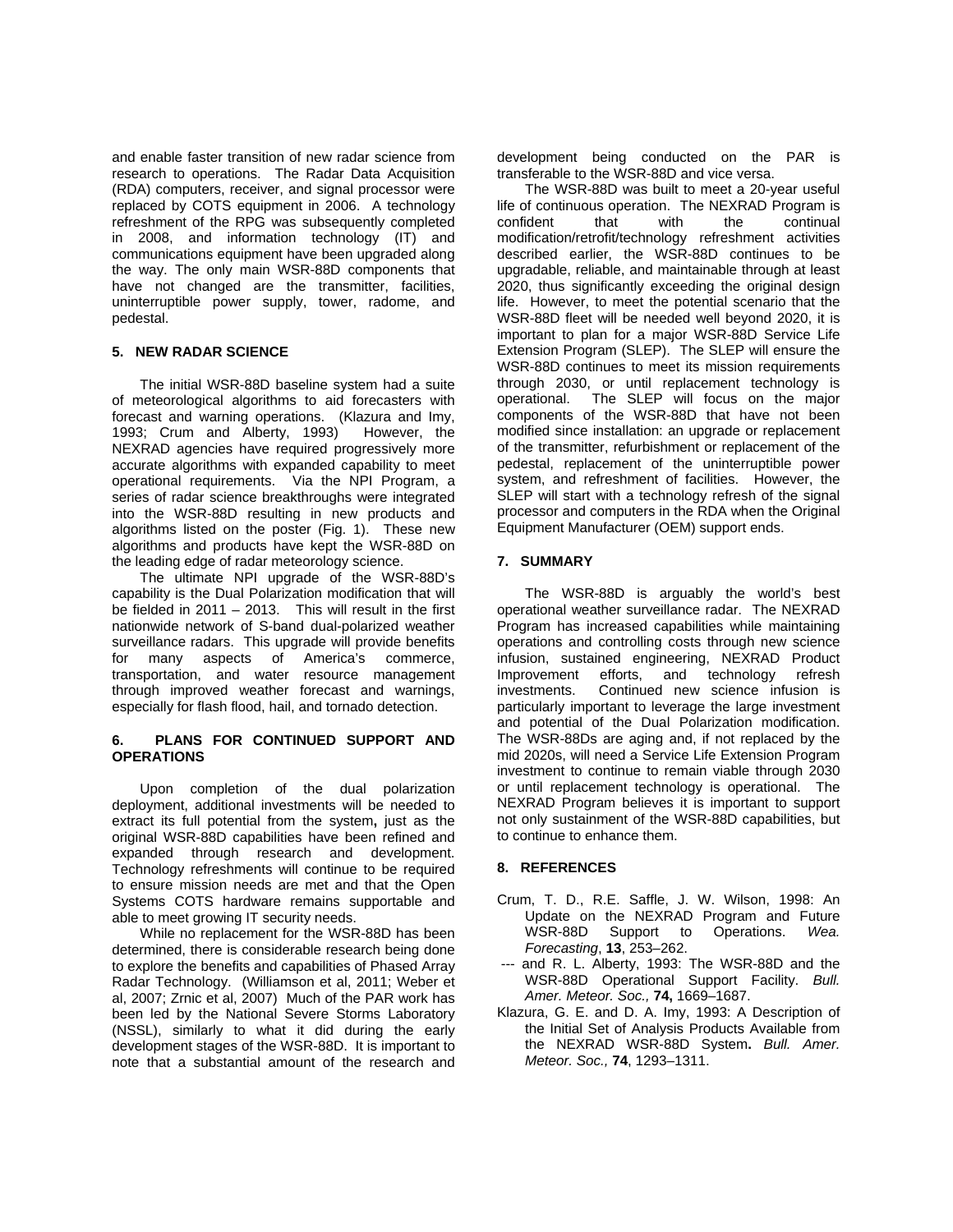- Saffle, R.E., M. J. Istok, and L.D. Johnson: NEXRAD Open Systems – Progress and Plans, Preprints *18th Int. Conf. on Interactive Information and Processing Systems (IIPS) for Meteorology, Oceanography, and Hydrology*, Orlando, FL, Amer. Meteor. Soc., paper 5.1.
- Weber, M. E., John Y. N. Cho, J. S. Herd, J. M. Flavin, W. E. Benner, G. S. Torok, 2007: The Next-Generation Multimission U.S. Surveillance Radar Network. *Bull. Amer. Meteor. Soc.,* **88,** 1739– 1751.
- S. Williamson, J. Stailey and M. Babcock, 2011: The Multifunction Phased Array Radar Initiative— Status and Outlook, *26th Int. Conf. on Interactive Information and Processing Systems (IIPS) for*

*Meteorology, Oceanography, and Hydrology*, Seattle, WA, Amer. Meteor. Soc., Paper 12B.1.

- WSR-88D Radar Operations Center web site: http://www.roc.noaa.gov/radar.
- WSR-88D Integrated Logistics Support Plan (ILSP). Available at: at: http://www.roc.noaa.gov/WSR88D/PublicDocs/ILS P.pdf.
- Zrnic, D. J. F. Kimpel, D. E. Forsyth, A. Shapiro, G. Crain, R. Ferek, J. Heimmer, W. Benner, T.J. McNellis, and R.J. Vogt, 2007: Agile beam phased array radar for weather observations. *Bull. Amer. Meteor. Soc*., **88**, 1753-1766.